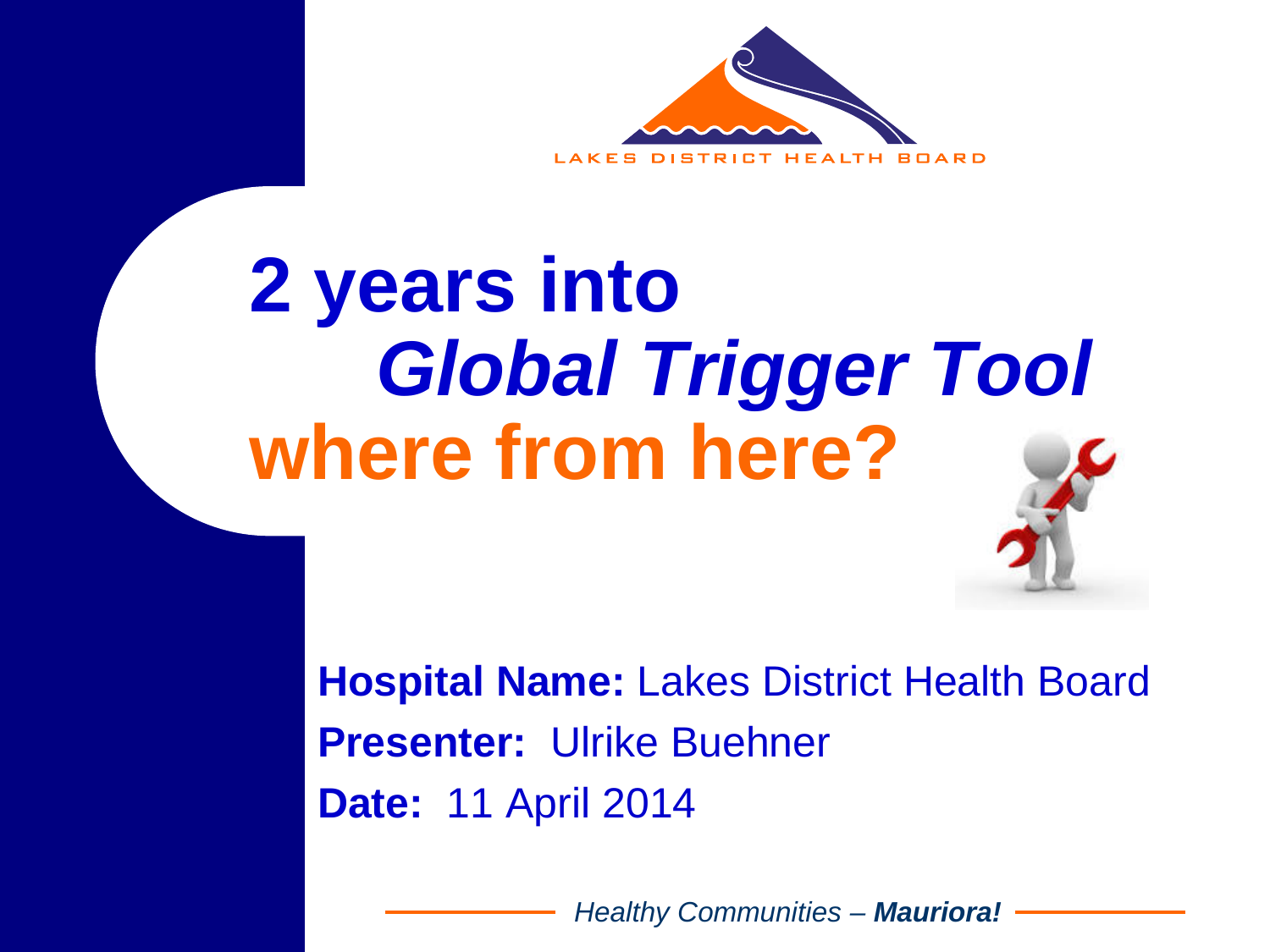### **Meet the team**



Wendy Bunker – Programme Manager

- Cindy Carpenter Surgical Staff Nurse
- Celia Ronayne Acute Pain Specialist Nurse
- Ulrike Buehner Lead Physician/Anaesthetist
- Sheila Stopher Clinical Nurse Coordinator (Theatre/PACU)
- Manisha Unka Clinical Pharmacist
- Erin Williams Clinical Nurse Educator (ICU/CCU)



*Healthy Communities – Mauriora!*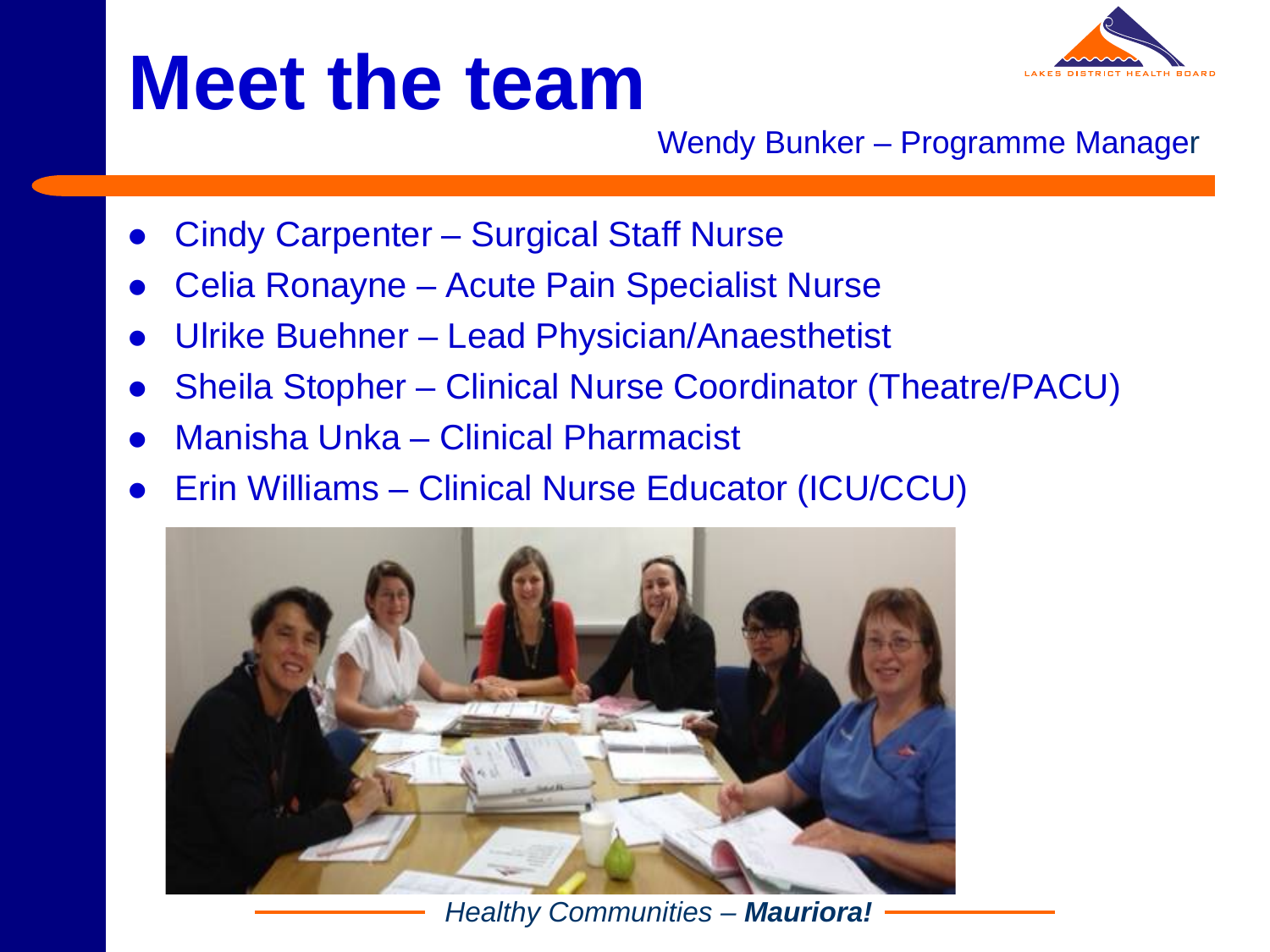

### **Progress to date**

- **Plan,** choose & train reviewer team in methodology…March 2012
- **Commenced** file reviews…June 2012
- **Reviews** undertaken…Cycle 40 (April 2014)
- **Analysis**...

'hot spots' for patient harm to occur:

*medication errors* & *surgical site infections*

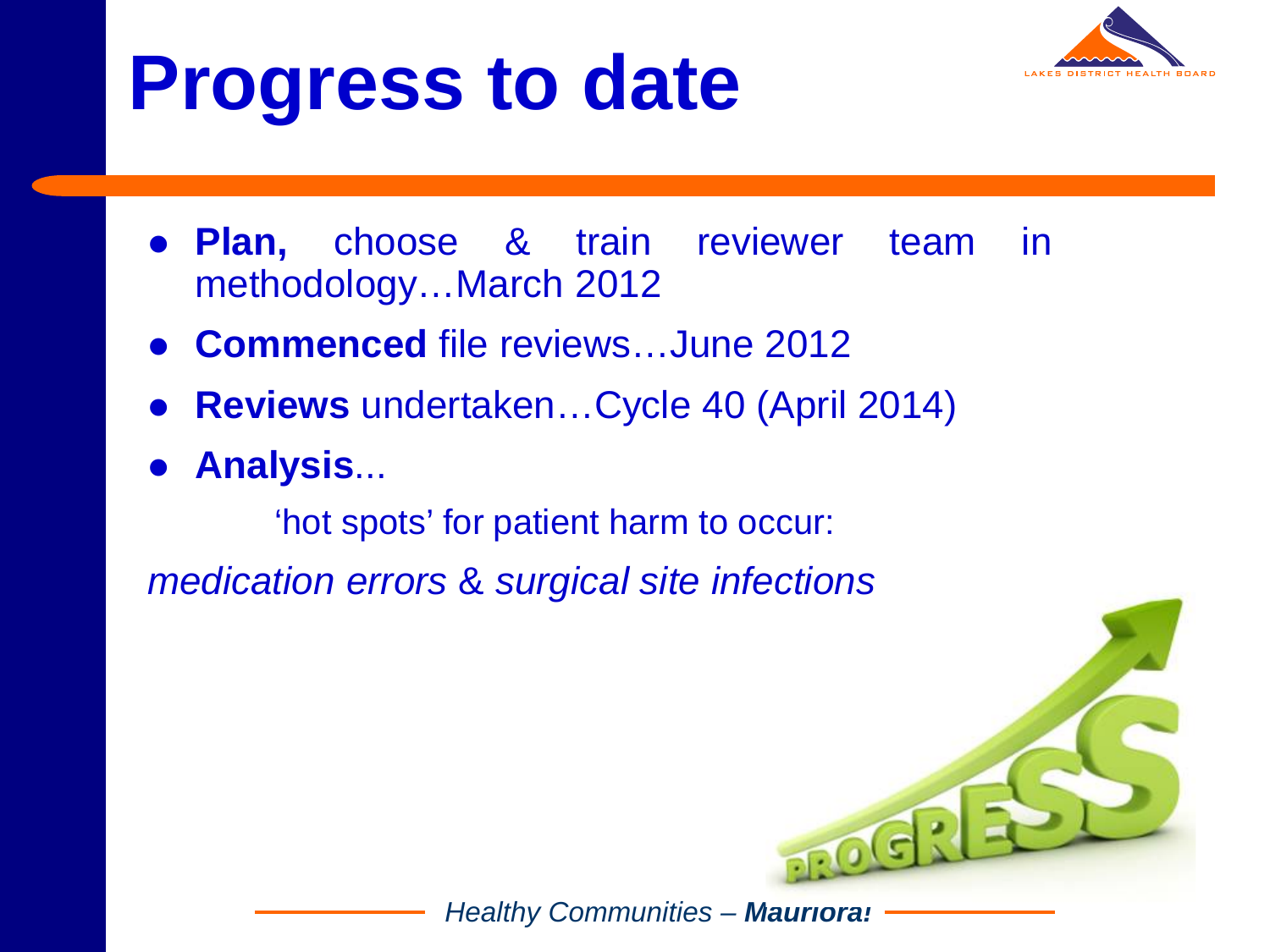

# **Challenges so far …**

- Committing time to share findings & lessons learnt
- Understanding how the database collates data and produces charts to ensure correct data interpretation
- Discerning ways forward to prevent healthcare associated patient harm

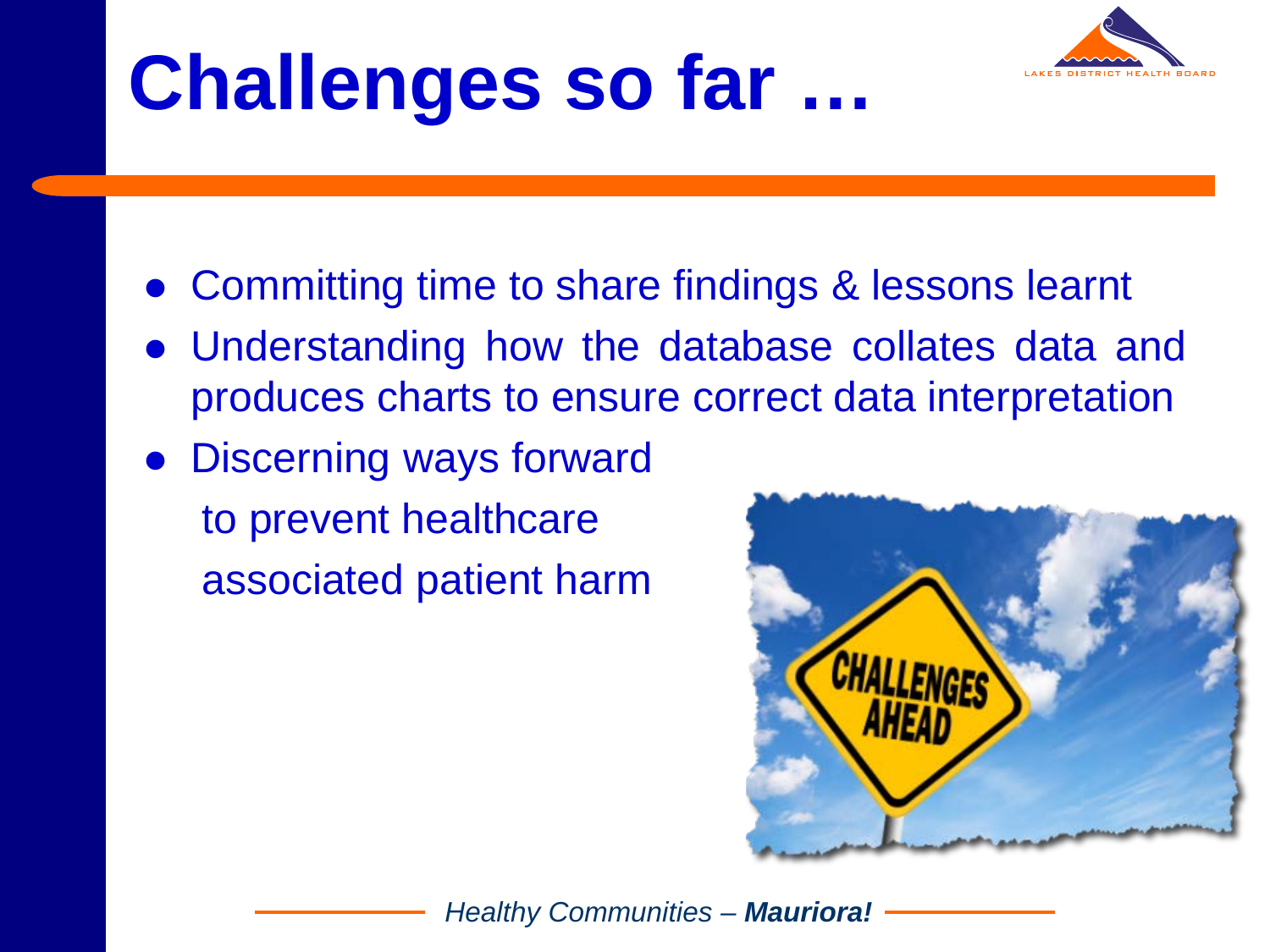# **Initial lessons learnt**



Importance of being consistent in decision making Patience with identifying trends too early

Also important lessons from harm due to omissions

- Frequent re-admissions
- Prolonged hospital LOS on 2nd/3rd admission
- Protracted disease process

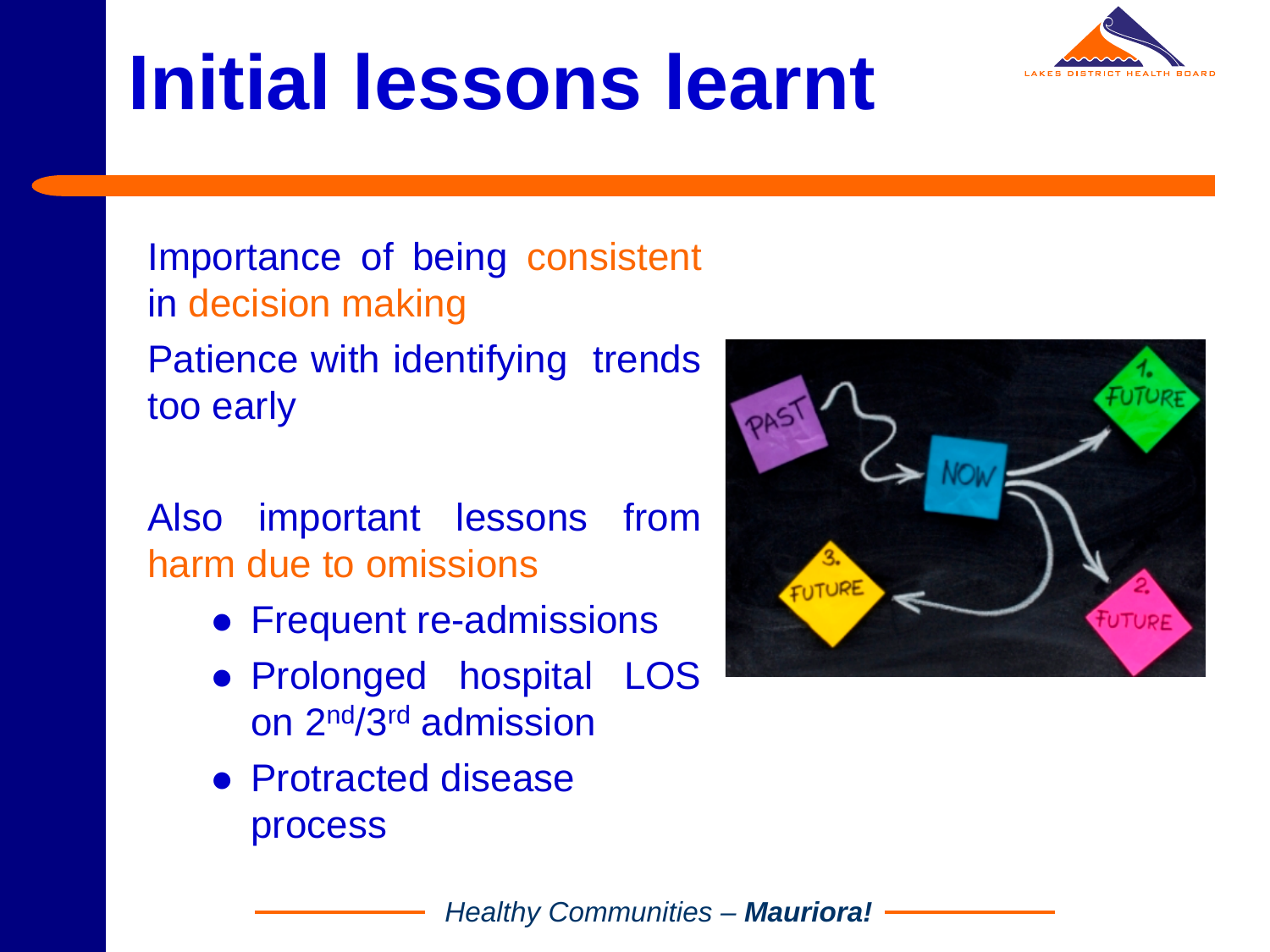# **Findings**





- Number of cases reviewed: 370 (October 2013)
- Total events: 136
- Events/100 admissions: 37
- Events/1000 bed days: 85
- Severity of events:
	- E 69 F 65 G 1 H 0  $\blacksquare$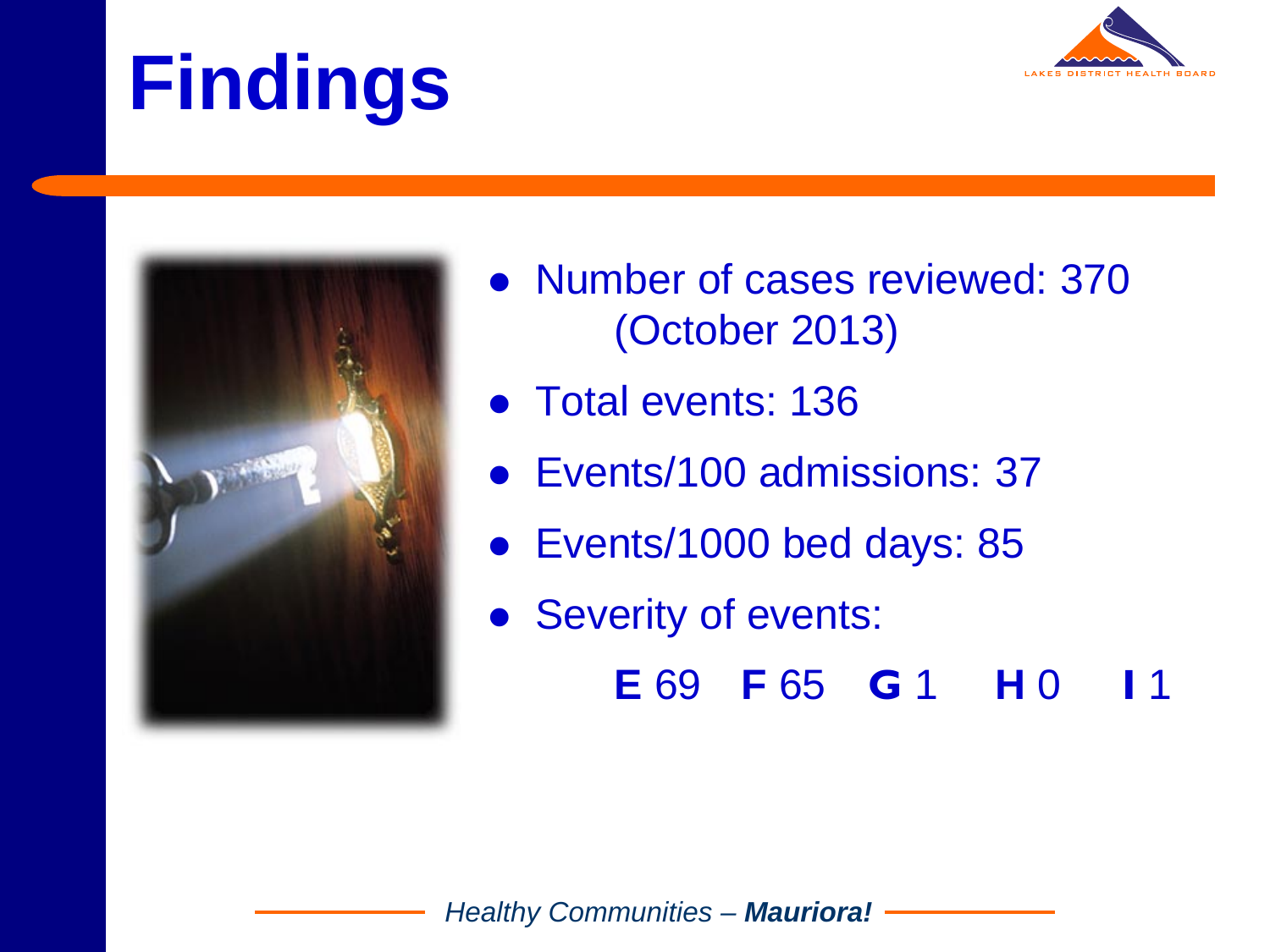### **Themes so far**



- *Medication related harm*
	- Constipation
	- Over-sedation
	- Hypotension
	- Medication error



- *Surgery & procedure related harm*
	- Post-op ileus
	- Surgical site infection (readmission)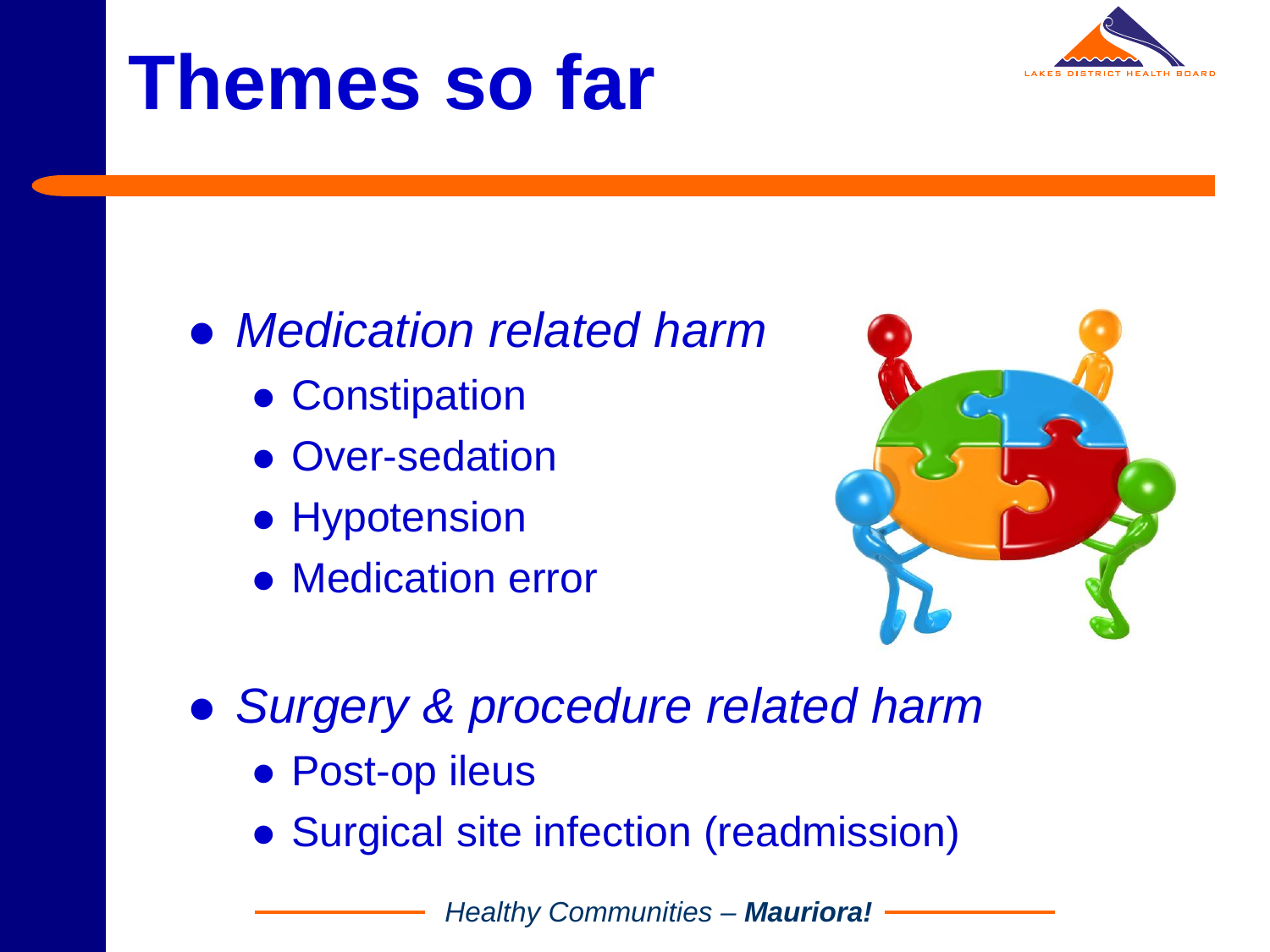# **Where from here?**



### *Safer Medicines Project* **Primary Drivers: Secondary Drivers:**

Obtain accurate medication list - Medication reconciliation

- Prescribe, monitor & administer Develop systems for reliable high risk medications safely exprescribing & monitoring
- Increase knowledge of high The Clinical Pharmacist risk prescribing b/o patient - Electronic decision support age, co-existing disease or co- tools prescription



- 
- Accurate communication (patient, GP, community pharmacist)
- (warfarin, methotrexate, azathioprine, insulin)
	-
	-

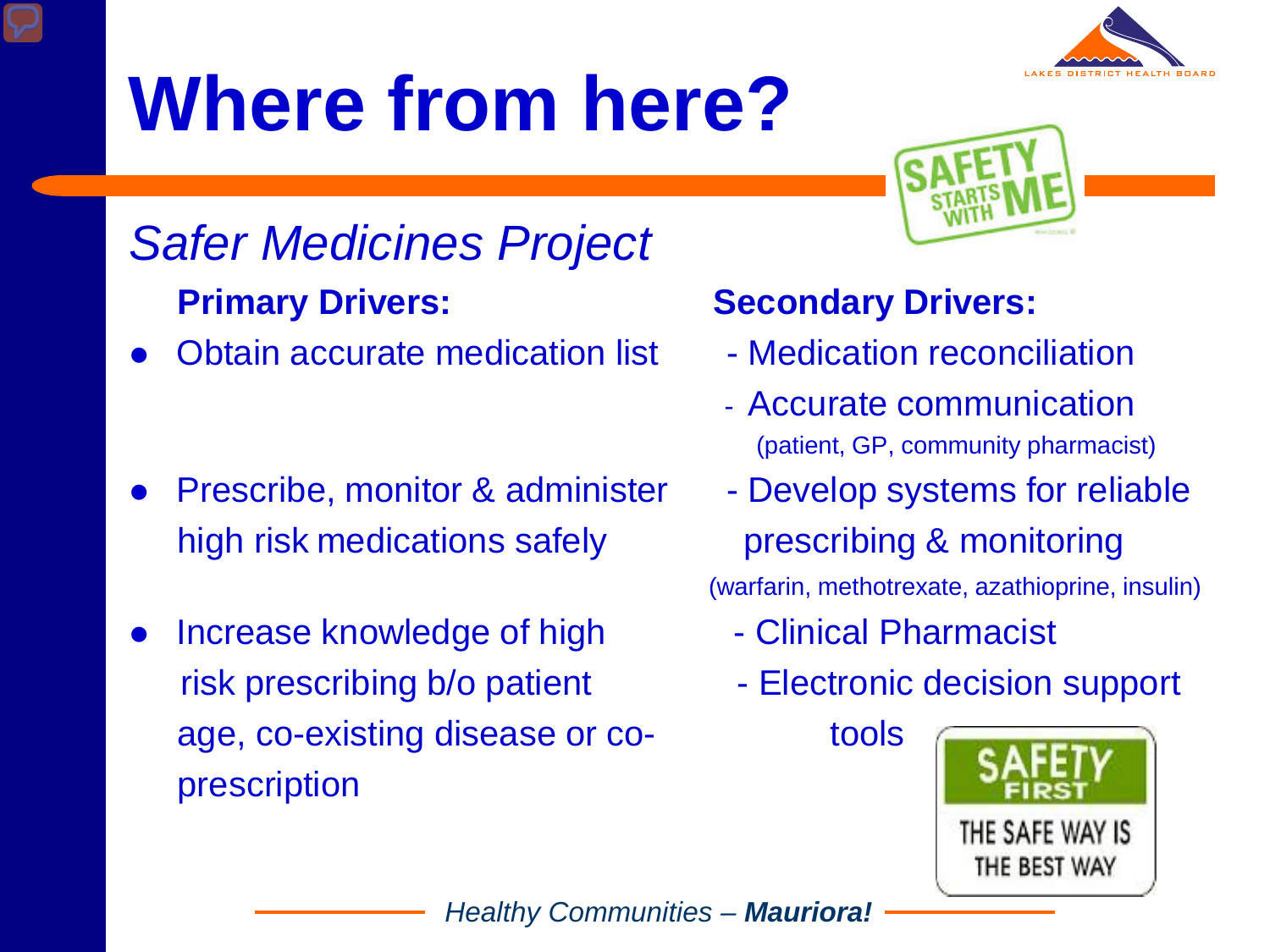

# **Challenges ahead**

- Shortage of clinical pharmacists
- No clear process for medication reconciliation
- No access to electronic GP/pharmacy records
- Lack of communication at transition points of

care

Challenges are what make life interesting. Overcoming them is what makes it meaningful.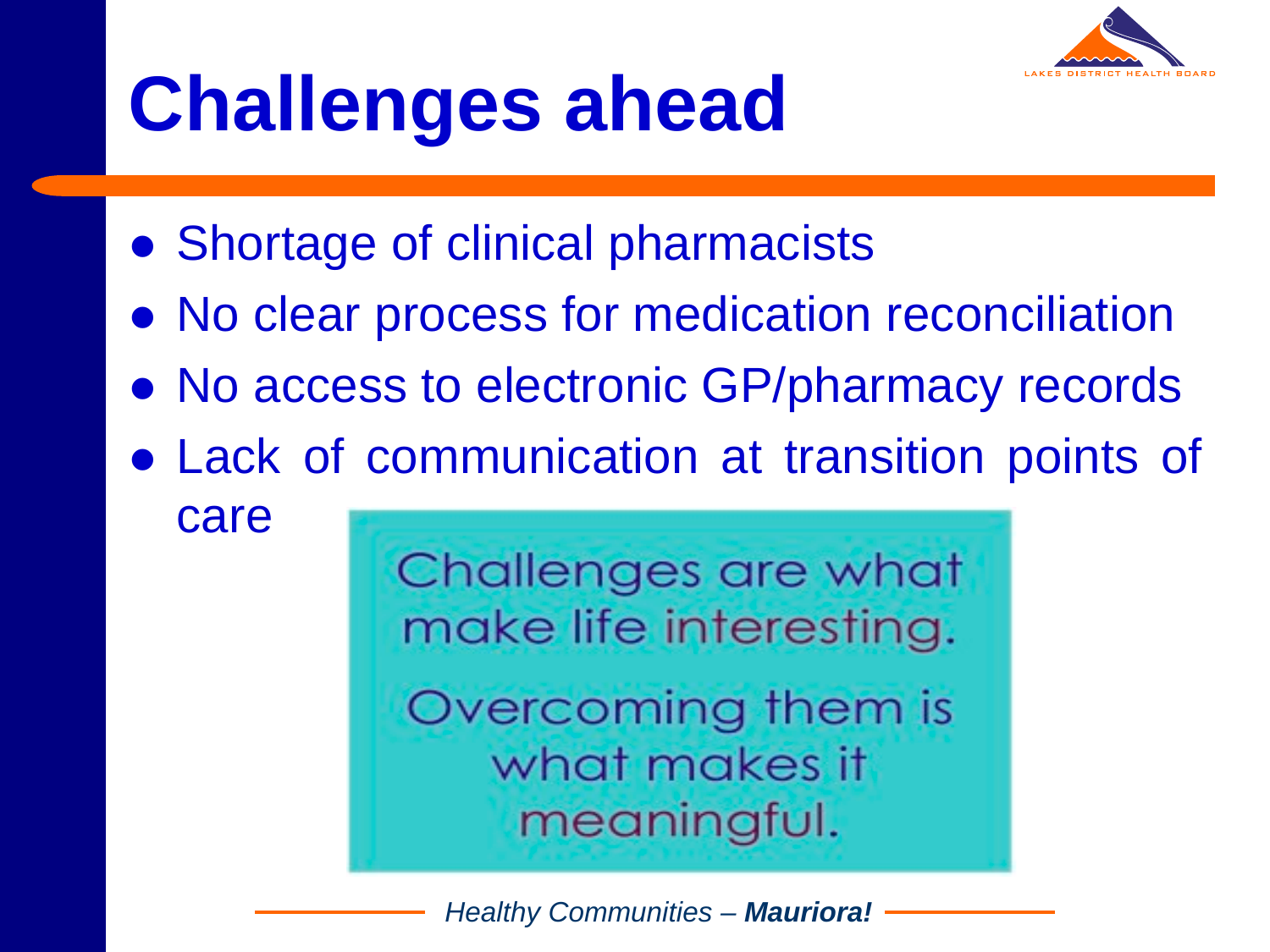

### **Ways forward**

- Medication reconciliation everyone's business
- Make electronic record sharing possible
- **Green medication bag**



**• Focused education** for nurses, medical students & doctors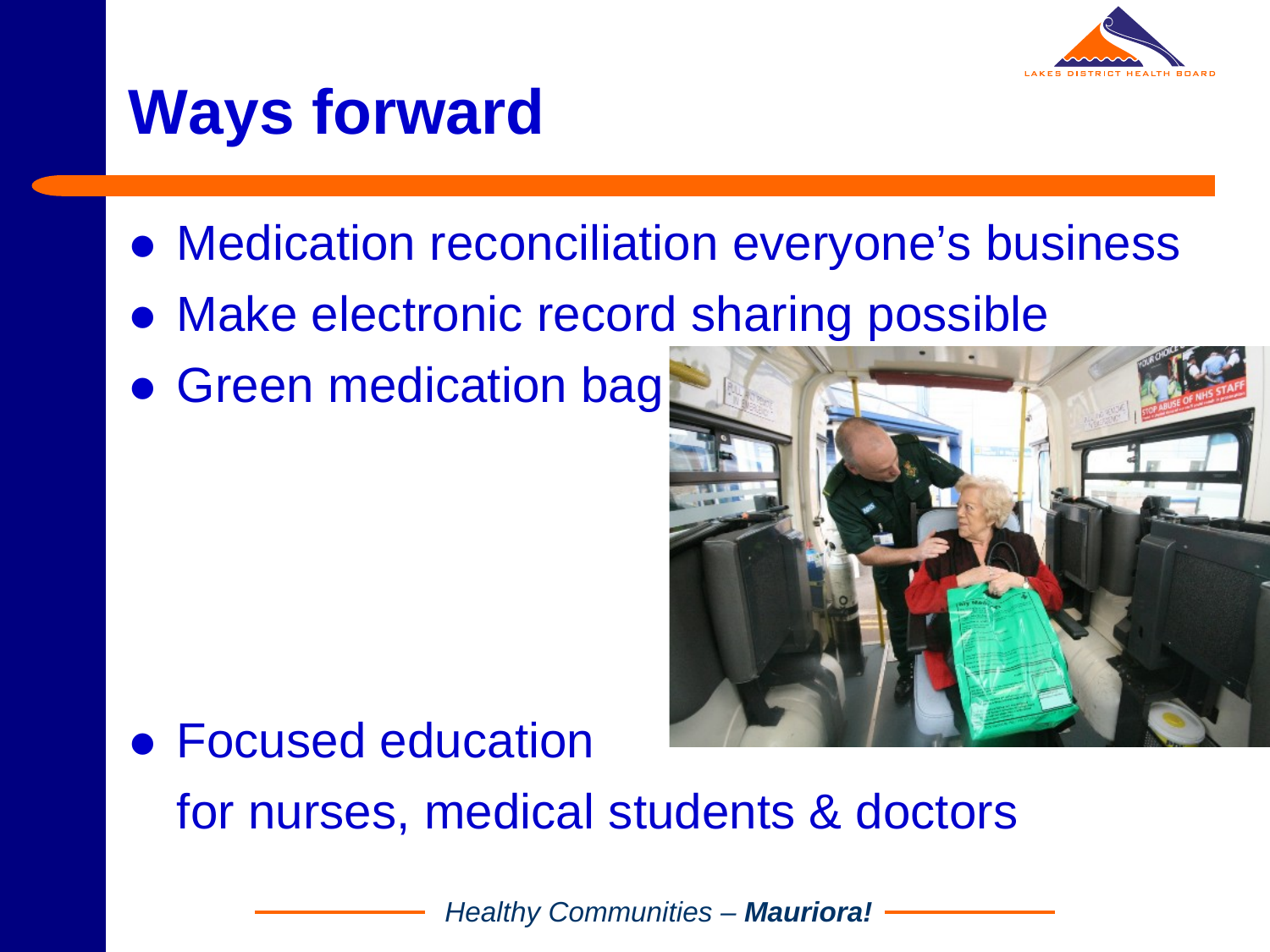### **QI projects under construction …**



- Reducing surgical site infections (hand hygiene project, prophylactic antibiotics, chlorhexidine & alcohol skin prep…)
- Educational focus on risks of opioids & alternatives
- Reducing harm from omissions of care (e.g. readmissions by providing acute surgery on index admission; social & community discharge support)

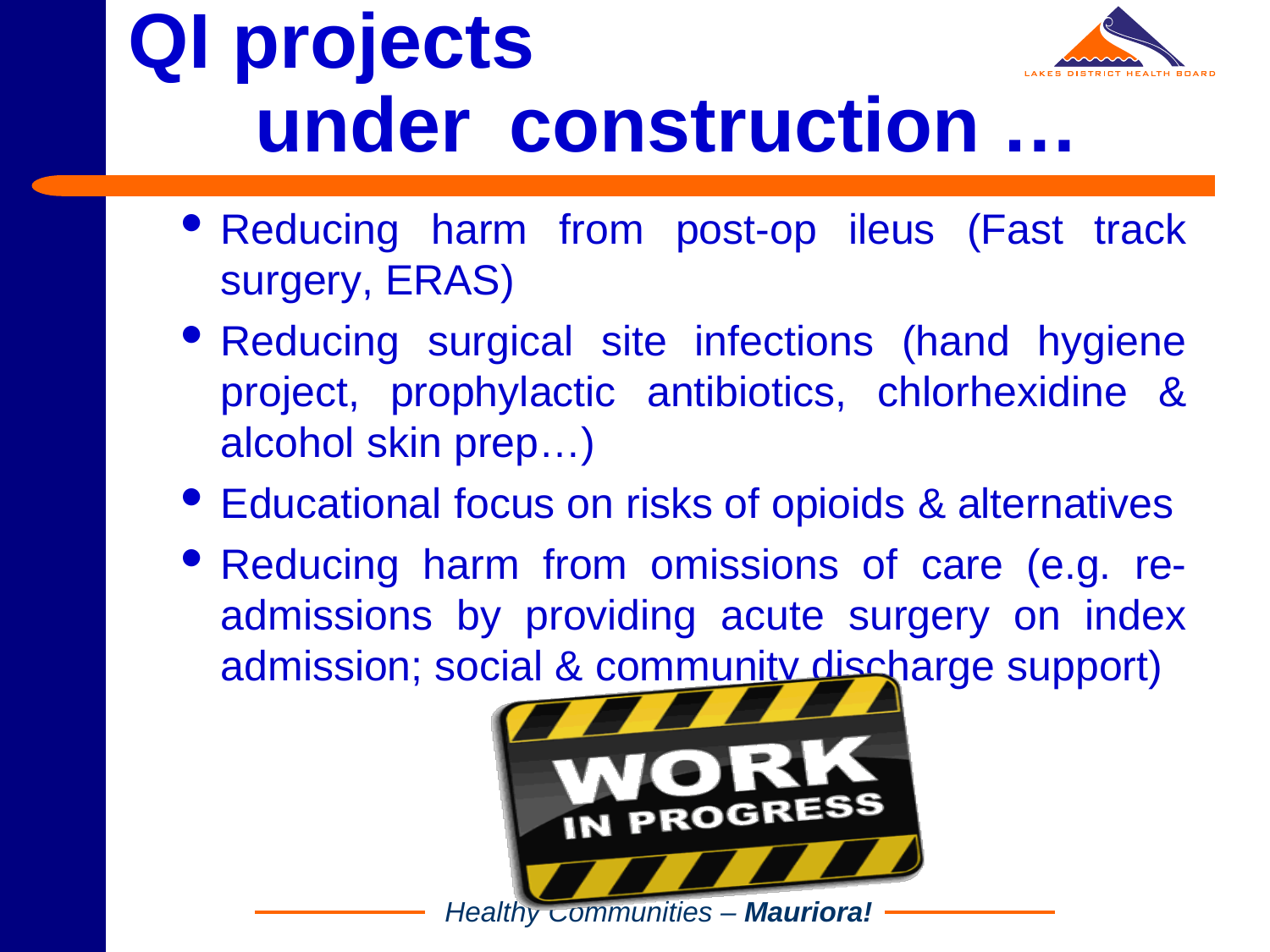

### **For success**

- Whole of hospital approach to QI
- Quality framework $\rightarrow$  coordinated quality work plans with
	- clear focus/aim statement
	- time lines
	- reporting structure



– visibility of work & outcomes

# Dream It, Plan It, Do It

"The world as we have created it is a process of our thinking. It cannot be

changed without changing our thinking." Albert Einstein